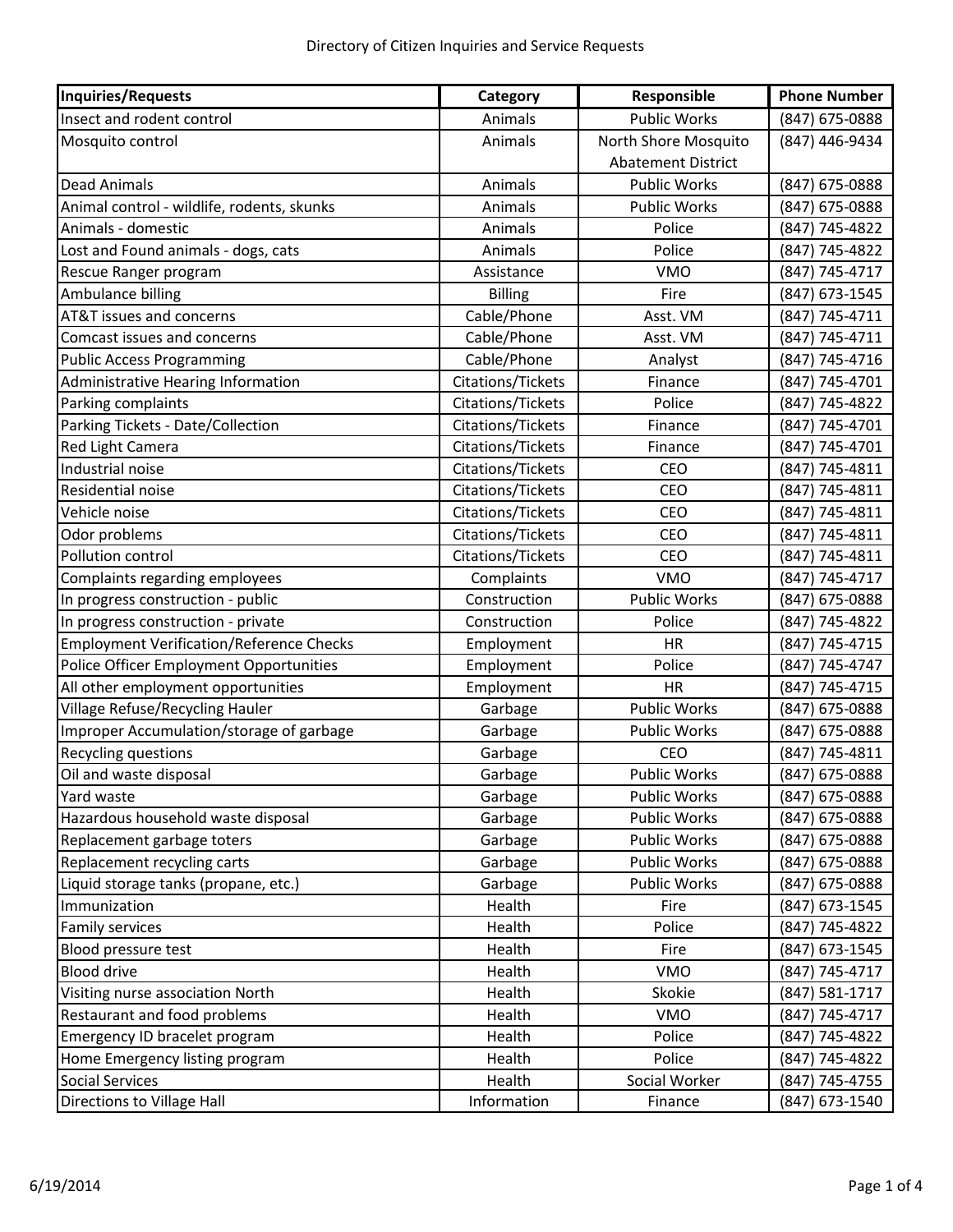| Inquiries/Requests                             | Category       | Responsible          | <b>Phone Number</b> |
|------------------------------------------------|----------------|----------------------|---------------------|
| <b>Request for Maps</b>                        | Information    | <b>VMO</b>           | (847) 745-4717      |
| Names or terms of Village Officials            | Information    | <b>VMO</b>           | (847) 745-4717      |
| Freedom of Information Requests                | Information    | <b>VMO</b>           | (847) 745-4717      |
| Notary public                                  | Information    | Finance              | (847) 673-1540      |
| Voter Registration                             | Information    | Village Clerk/VMO    | (847) 745-4717      |
| Absentee voting                                | Information    | Village Clerk/VMO    | (847) 745-4717      |
| Polling place locations                        | Information    | <b>Village Clerk</b> | (847) 745-4717      |
| Website Inquiries                              | Information    | Analyst              | (847) 745-4716      |
| New Resident Packet                            | Information    | <b>VMO</b>           | (847) 745-4717      |
| Newsletter                                     | Information    | <b>VMO</b>           | (847) 745-4715      |
| Parking of commercial vehicles                 | Parking        | Police               | (847) 745-4822      |
| Semi-trailer trucks blocking streets/alleys    | Parking        | Police               | (847) 745-4822      |
| Parks and Playground violations                | Parks and Rec. | Parks Dept           | (847) 677-9740      |
| <b>Ball field permits</b>                      | Parks and Rec. | Parks Dept           | (847) 677-9740      |
| Shelter permits                                | Parks and Rec. | Parks Dept           | (847) 677-9740      |
| <b>Community Center rentals</b>                | Parks and Rec. | Parks Dept           | (847) 677-9740      |
| <b>Athletic Programs</b>                       | Parks and Rec. | Parks Dept           | (847) 677-9740      |
| Pool-hours of operation                        | Parks and Rec. | Parks Dept           | (847) 677-9740      |
| Tennis lessons                                 | Parks and Rec. | Parks Dept           | (847) 677-9740      |
| Swimming lessons                               | Parks and Rec. | Parks Dept           | (847) 677-9740      |
| Complaints re: recreation programs             | Parks and Rec. | Parks Dept           | (847) 677-9740      |
| Skating rink facilities/conditions             | Parks and Rec. | Parks Dept           | (847) 677-9740      |
| Senior citizen programs                        | Parks and Rec. | Parks Dept           | (847) 677-9740      |
| Various recreational programs                  | Parks and Rec. | Parks Dept           | (847) 677-9740      |
| Uses/activities at neighborhood parks          | Parks and Rec. | Parks Dept           | (847) 677-9740      |
| Concerns re: conditions at neighborhood parks  | Parks and Rec. | Parks Dept           | (847) 677-9740      |
| Camp programs                                  | Parks and Rec. | Parks Dept           | (847) 677-9740      |
| Park Guard                                     | Parks and Rec. | Parks Dept           | (847) 677-9740      |
| <b>Solicitation Permits</b>                    | Permits        | <b>VMO</b>           | (847) 745-4717      |
| <b>Solicitation Complaints</b>                 | Permits        | Police               | (847) 745-4822      |
| Garage sale sign complaints                    | Permits        | <b>CEO</b>           | (847) 745-4811      |
| Parkway tree planting                          | Permits        | Public Works         | (847) 675-0888      |
| <b>Bike Permits</b>                            | Permits        | Police               | (847) 745-4822      |
| <b>Building Permits</b>                        | Permits        | Comm Dev             | (847) 673-7402      |
| Home occupations                               | Permits        | CEO                  | (847) 745-4811      |
| Complaints against licensed contractors        | Permits        | CEO                  | (847) 745-4811      |
| Complaints against licensed businesses         | Permits        | <b>CEO</b>           | (847) 745-4811      |
| <b>Handicapped Parking Permit Applications</b> | Permits        | <b>VMO</b>           | (847) 745-4717      |
| <b>Handicap Parking Space Requests</b>         | Permits        | <b>VMO</b>           | (847) 745-4717      |
| Zone 1 parking permit                          | Permits        | Police               | (847) 745-4822      |
| <b>Business licenses</b>                       | Permits        | Finance              | (847) 745-4702      |
| Liquor licenses                                | Permits        | <b>VMO</b>           | (847) 745-4717      |
| Vehicle licenses                               | Permits        | Finance              | (847) 673-1540      |
| Garage sale permits                            | Permits        | Finance              | (847) 673-1540      |
| Dog licenses                                   | Permits        | Finance              | (847) 673-1540      |
| Picnic permits                                 | Permits        | Parks Dept           | (847) 745-4719      |
| Pool rentals                                   | Permits        | Parks Dept           | (847) 745-4719      |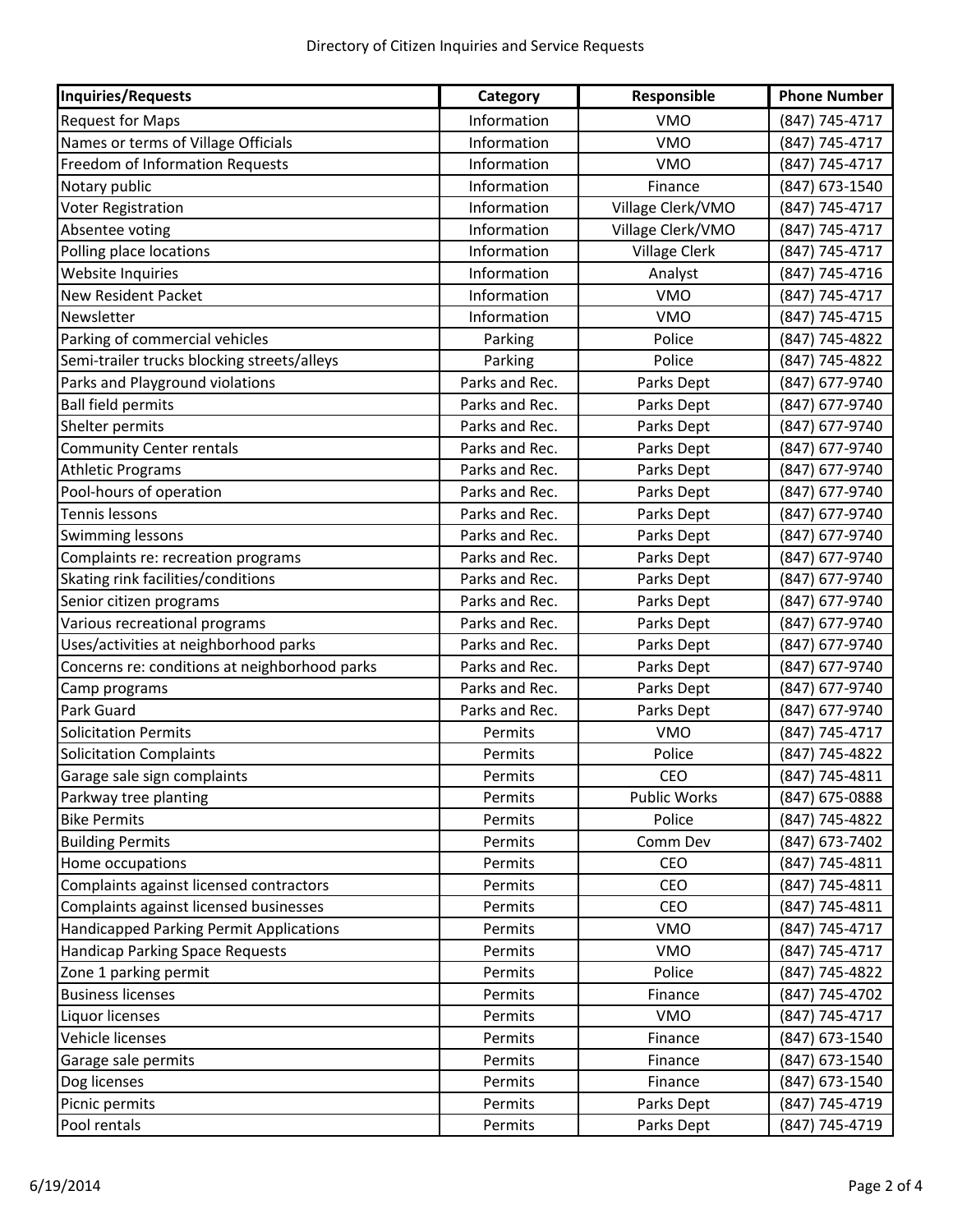| <b>Inquiries/Requests</b>                  | Category             | Responsible         | <b>Phone Number</b> |
|--------------------------------------------|----------------------|---------------------|---------------------|
| <b>Block Party</b>                         | Permits              | <b>VMO</b>          | (847) 745-4717      |
| <b>General Nuisance complaints</b>         | Property Maint.      | CEO                 | (847) 745-4811      |
| Maintenance of fences                      | Property Maint.      | CEO                 | (847) 745-4811      |
| Weeds in vacant lots/yards                 | Property Maint.      | CEO                 | (847) 745-4811      |
| Overgrown grass (needs mowing)             | Property Maint.      | CEO                 | (847) 745-4811      |
| Commercial & industrial open storage       | Property Maint.      | CEO                 | (847) 745-4811      |
| Residential open storage                   | Property Maint.      | <b>CEO</b>          | (847) 745-4811      |
| Residential - neighborhood yard problems   | Property Maint.      | CEO                 | (847) 745-4811      |
| Rubbish refuse on property                 | Property Maint.      | CEO                 | (847) 745-4811      |
| Unsecured vacant buildings                 | Property Maint.      | CEO                 | (847) 745-4811      |
| Unsecured dwelling - occupied              | Property Maint.      | CEO                 | (847) 745-4811      |
| <b>Wood Piles</b>                          | Property Maint.      | CEO                 | (847) 745-4811      |
| <b>Handicap Parking Complaints</b>         | <b>Public Safety</b> | Police              | (847) 745-4822      |
| Crime prevention                           | <b>Public Safety</b> | Police              | (847) 745-4822      |
| <b>Vacation listings</b>                   | <b>Public Safety</b> | Police              | (847) 745-4822      |
| Burglar/fire alarms - installation         | <b>Public Safety</b> | Fire                | (847) 673-1545      |
| Burglar/fire alarms - complaints           | <b>Public Safety</b> | Fire                | (847) 673-1545      |
| Smoke/carbon monoxide detectors            | <b>Public Safety</b> | Fire                | (847) 673-1545      |
| Fire sprinkler systems                     | <b>Public Safety</b> | Fire                | (847) 673-1545      |
| Property Identification Program - Engraver | <b>Public Safety</b> | Fire                | (847) 673-1545      |
| <b>Building Codes</b>                      | Regulations          | Comm Dev            | (847) 745-4790      |
| Zoning                                     | Regulations          | Comm Dev            | (847) 745-4790      |
| Problems with building contractors         | Regulations          | Comm Dev            | (847) 745-4790      |
| <b>Business signs</b>                      | Regulations          | Comm Dev            | (847) 745-4790      |
| <b>Business site locations</b>             | Regulations          | Comm Dev            | (847) 745-4790      |
| Sidwell maps                               | Regulations          | Comm Dev            | (847) 745-4790      |
| Development/redevelopment proposals        | Regulations          | Comm Dev            | (847) 745-4790      |
| Snow removal on public sidewalks           | Snow                 | <b>Public Works</b> | (847) 745-4850      |
| Neighbor pushing/blowing snow into street  | Snow                 | CEO                 | (847) 745-4811      |
| Snow covered fire hydrants                 | Snow                 | <b>Public Works</b> | (847) 675-0888      |
| Ice control                                | Snow                 | Public Works        | (847) 675-0888      |
| Ice in intersections                       | Snow                 | Public Works        | (847) 675-0888      |
| Driveways plowed in                        | Snow                 | Public Works        | (847) 675-0888      |
| Salting intersections                      | Snow                 | Public Works        | (847) 675-0888      |
| Snow control - parking ban                 | Snow                 | <b>Public Works</b> | (847) 675-0888      |
| Public sidewalks - cracked and uneven      | <b>Streets</b>       | <b>Public Works</b> | (847) 675-0888      |
| Holes, ruts, cracks in streets             | <b>Streets</b>       | Public Works        | (847) 675-0888      |
| Public sidewalk replacement                | <b>Streets</b>       | <b>Public Works</b> | (847) 675-0888      |
| Public lighting problems                   | <b>Streets</b>       | <b>Public Works</b> | (847) 675-0888      |
| <b>Street lights</b>                       | <b>Streets</b>       | Public Works        | (847) 675-0888      |
| <b>Traffic signals</b>                     | <b>Streets</b>       | <b>Public Works</b> | (847) 675-0888      |
| <b>Street excavations</b>                  | <b>Streets</b>       | <b>Public Works</b> | (847) 675-0888      |
| Food and Beverage Tax / Motor Fuel Tax     | Tax Information      | Finance             | (847) 745-4702      |
| Utility tax rebate program                 | Tax Information      | Finance             | (847) 745-4702      |
| Homeowner's assistance                     | Tax Information      | Niles Township      | (847) 673-9300      |
| Assessment complaints                      | Tax Information      | Niles Township      | (847) 673-9300      |
| Property Tax Board of Appeals              | Tax Information      | Niles Township      | (847) 673-9300      |